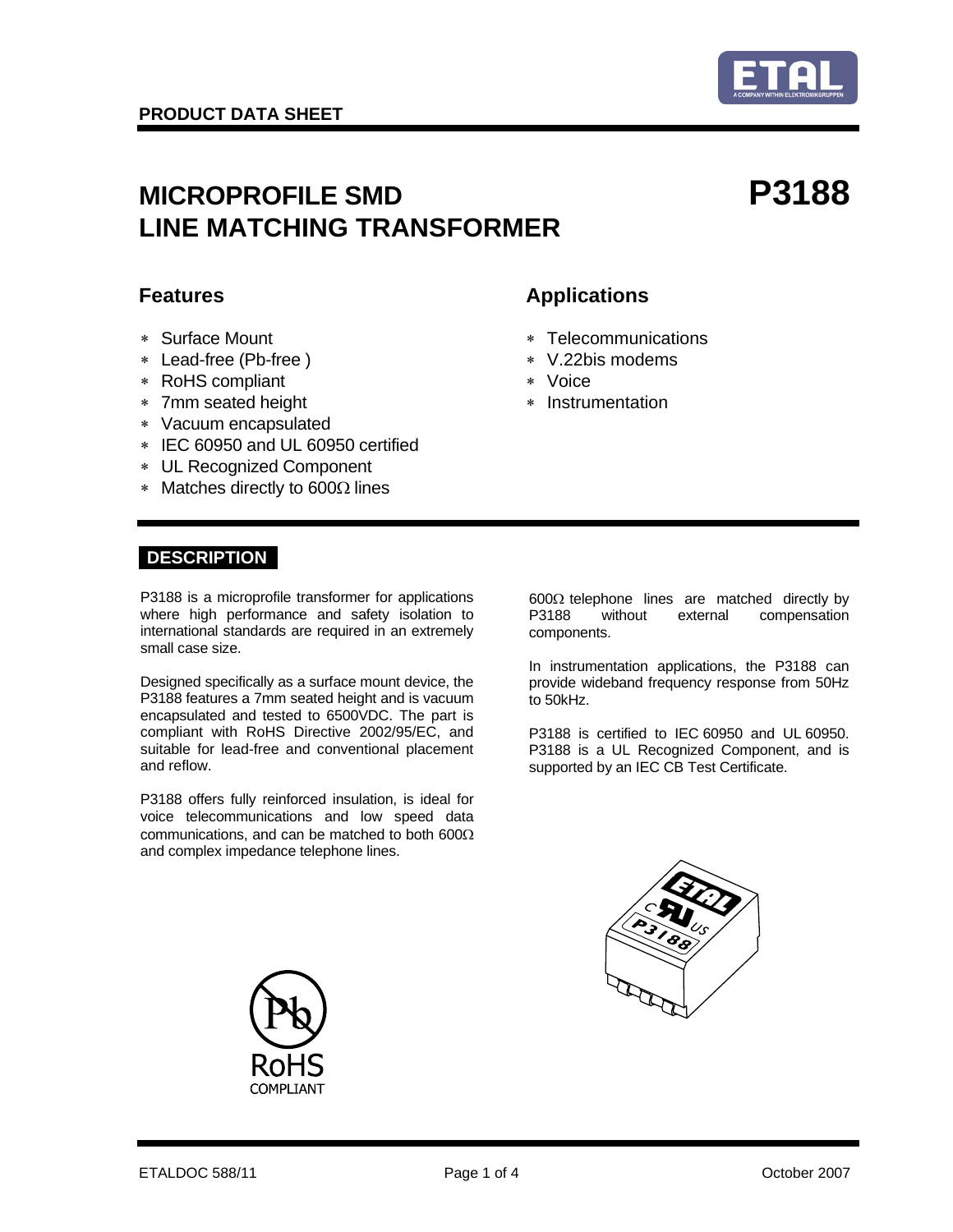

## **SPECIFICATIONS**

### **Electrical**

At  $T = 25^{\circ}$ C and as circuit Fig. 2 unless otherwise stated.

| Parameter                                                   | Conditions                                                   | Min          | Typ | Max                   | Units                            |
|-------------------------------------------------------------|--------------------------------------------------------------|--------------|-----|-----------------------|----------------------------------|
| <b>Insertion Loss</b>                                       | $f = 2kHz$                                                   |              |     | 3.5                   | dB                               |
| Frequency response                                          | 200Hz - 4kHz                                                 |              |     | ±0.2                  | dB                               |
| <b>Return Loss</b>                                          | 200Hz - 4kHz                                                 | 18           |     |                       | dB                               |
| Distortion <sup>(1)</sup>                                   | $f = 450$ Hz<br>0dBm in line,<br>3rd Harmonic                |              |     | $-50$                 | dB <sub>m</sub>                  |
| <b>Balance</b>                                              | DC - 5kHz<br>Method TG25                                     | 80           |     |                       | dB                               |
| Saturation                                                  | Excitation 50Hz<br>250Vrms.<br>Output voltage<br>across line |              |     | 10<br>65              | Vrms<br>Vpeak                    |
| Voltage<br>isolation $^{(2)}$                               | 50Hz<br>DC                                                   | 3.88<br>5.5  |     |                       | kVrms<br>kV                      |
| Operating range:<br>Functional<br>Storage $(5)$<br>Humidity | Ambient temperature                                          | $-25$<br>-40 |     | $+85$<br>$+125$<br>95 | °C<br>$^{\circ}{\rm C}$<br>%R.H. |

### Lumped equivalent circuit parameters as Fig. 1

| DC resistance, $R_{DC}^{(3)}$      | Sum of windings | 168 | 206 | Ω         |
|------------------------------------|-----------------|-----|-----|-----------|
| Leakage inductance AL              |                 | 2.9 | 3.5 | mH        |
| Shunt inductance Lp <sup>(4)</sup> | 10mv 200Hz      | 1.1 | 3.2 | н         |
| Shunt loss Rp <sup>(4)</sup>       | 10mV 200Hz      | 3.5 | 10  | $k\Omega$ |

### **Notes**

- 1. Third harmonic typically exceeds other harmonics by 20dB.
- 2. Components are 100% tested at 6.5 kVDC.
- 3. Caution: do not pass DC through windings. Telephone line current, etc. must be diverted using choke or semiconductor line hold circuit.
- 4. At signal levels greater than 100mV, Lp will increase and Rp will decrease slightly but the effect is usually favourable to the return loss characteristic.
- 5. Excludes shipping materials. Components are dry-packed and sealed as shipped. Handle in accordance with IPC/JEDEC J-STD-033 procedure for components classified as IPC/JEDEC J-STD-020 Moisture Sensitivity Level 5a.

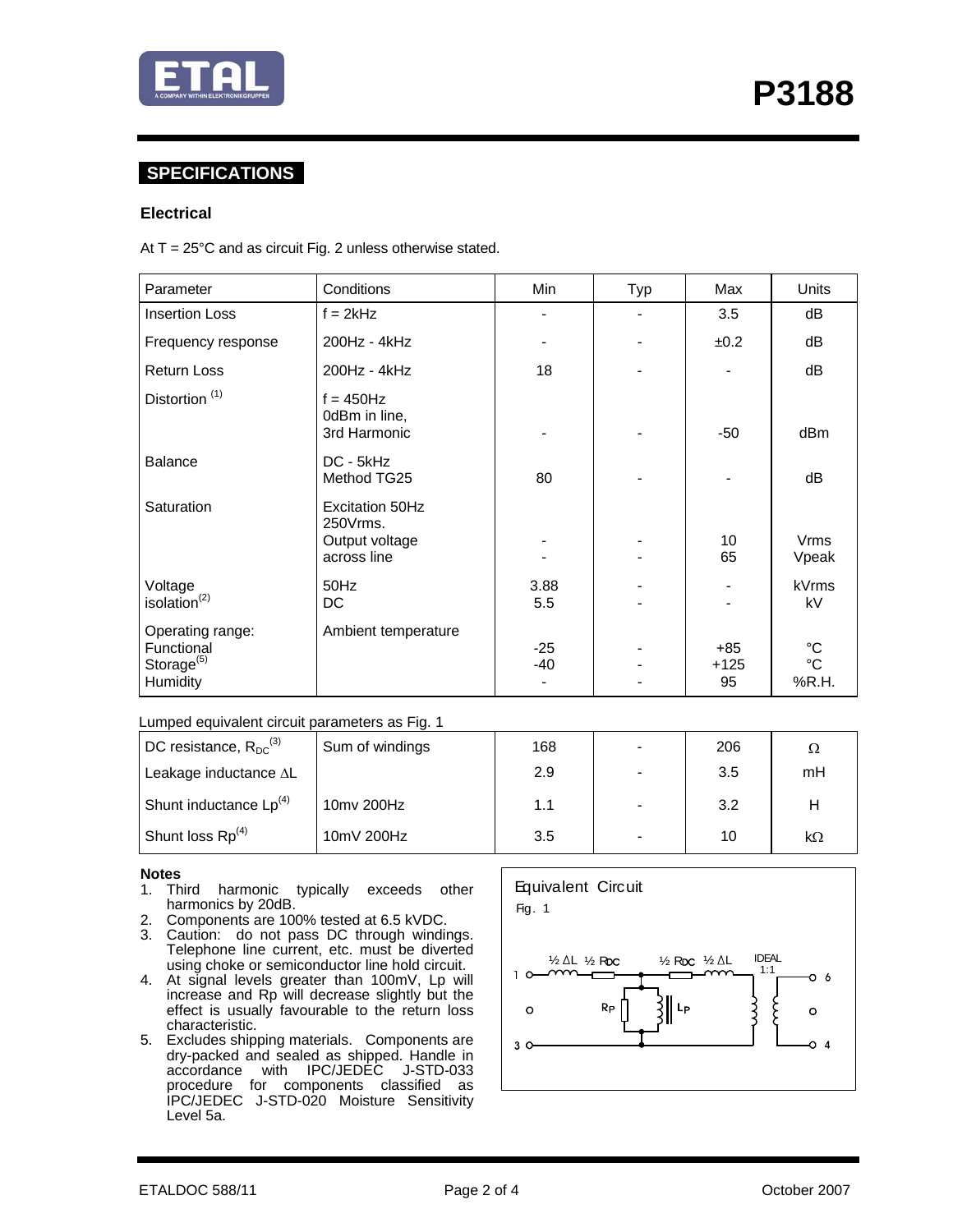

## **MATCHING RECOMMENDATIONS**

### $600$ Ω MATCH



## EUROPEAN CTR21 COMPLEX MATCH



## **CONSTRUCTION**



Dimensions shown are in millimetres (inches).

Geometric centres of outline and pad grid coincide within a tolerance circle of 0.3mmØ. Windings may be used interchangeably as primary or secondary.